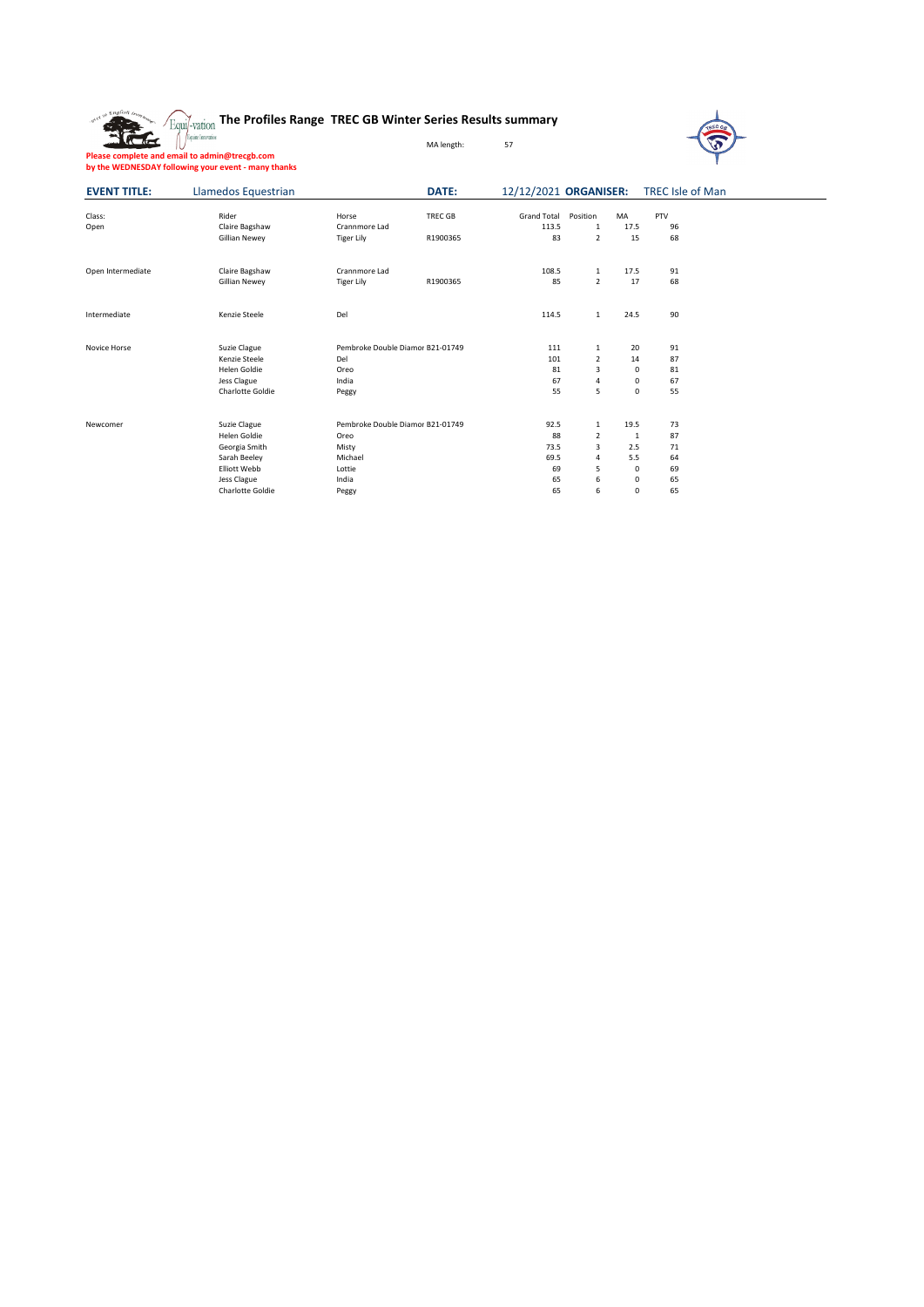

| <b>RIDER</b>         | <b>TREC GB NO</b> | <b>HORSE</b> (very important) | -<br>ച<br>Ĕ     | ᅎ<br>$\equiv$<br>௨<br>௨<br>eu<br>┍ | <b>R</b><br>$\qquad \qquad \cdots$<br>$\Rightarrow$<br>Back | -<br>-<br>⌒<br>ന<br>$\overline{\phantom{a}}$<br>᠊ᢦ<br>∼<br>요 | ᅎ<br>$\circ$<br>௨<br>ച<br>ਰ<br>$\circ$<br>$\bar{a}$ | S<br>$\mathbf{\overline{u}}$<br>ğ<br>௨ | -<br>٥<br>0<br>$- \cdot$<br>-<br>-<br>←<br>✔ | ᡂ<br>ര<br>$\Box$<br>으.<br>$\overline{\mathbf{g}}$ | ௨<br>ᡂ<br>$\overline{\phantom{a}}$<br>௨<br>œ<br>$\sigma$ | ௨<br>റ<br>Ξ.<br>$\Omega$<br>O<br>- | O<br>ወ<br>൦<br>ຼີຊ<br>٠<br>ូ<br>៲ឨ៓<br>읔.<br>$\vec{v}$<br>Б | ᄁ<br>$\sim$<br>ັ<br>ᅴ<br>⋗<br>− | C<br>m<br>ᅎ | ⋗<br>듯 | っ<br>⋍<br>D<br>–<br>O<br>╺<br>ъ<br>— | െ<br>پ<br>∼<br>O<br>O<br>− | ᇃ<br><b>UQLISO</b> |  |
|----------------------|-------------------|-------------------------------|-----------------|------------------------------------|-------------------------------------------------------------|--------------------------------------------------------------|-----------------------------------------------------|----------------------------------------|----------------------------------------------|---------------------------------------------------|----------------------------------------------------------|------------------------------------|-------------------------------------------------------------|---------------------------------|-------------|--------|--------------------------------------|----------------------------|--------------------|--|
| Claire Bagshaw       |                   | Crannmore Lad                 |                 | 10 <sub>1</sub>                    | 10                                                          | 10                                                           | 10 <sup>1</sup>                                     | 10 <sup>1</sup>                        | 10                                           |                                                   | 10                                                       | 10                                 |                                                             | 96                              |             | 2.5    | 17.5                                 | 113.5                      |                    |  |
| <b>Gillian Newey</b> | R1900365          | <b>Tiger Lily</b>             | 10 <sup>1</sup> |                                    | 10                                                          |                                                              |                                                     |                                        | 10                                           |                                                   |                                                          | 10                                 |                                                             | 68                              |             |        |                                      | 83                         |                    |  |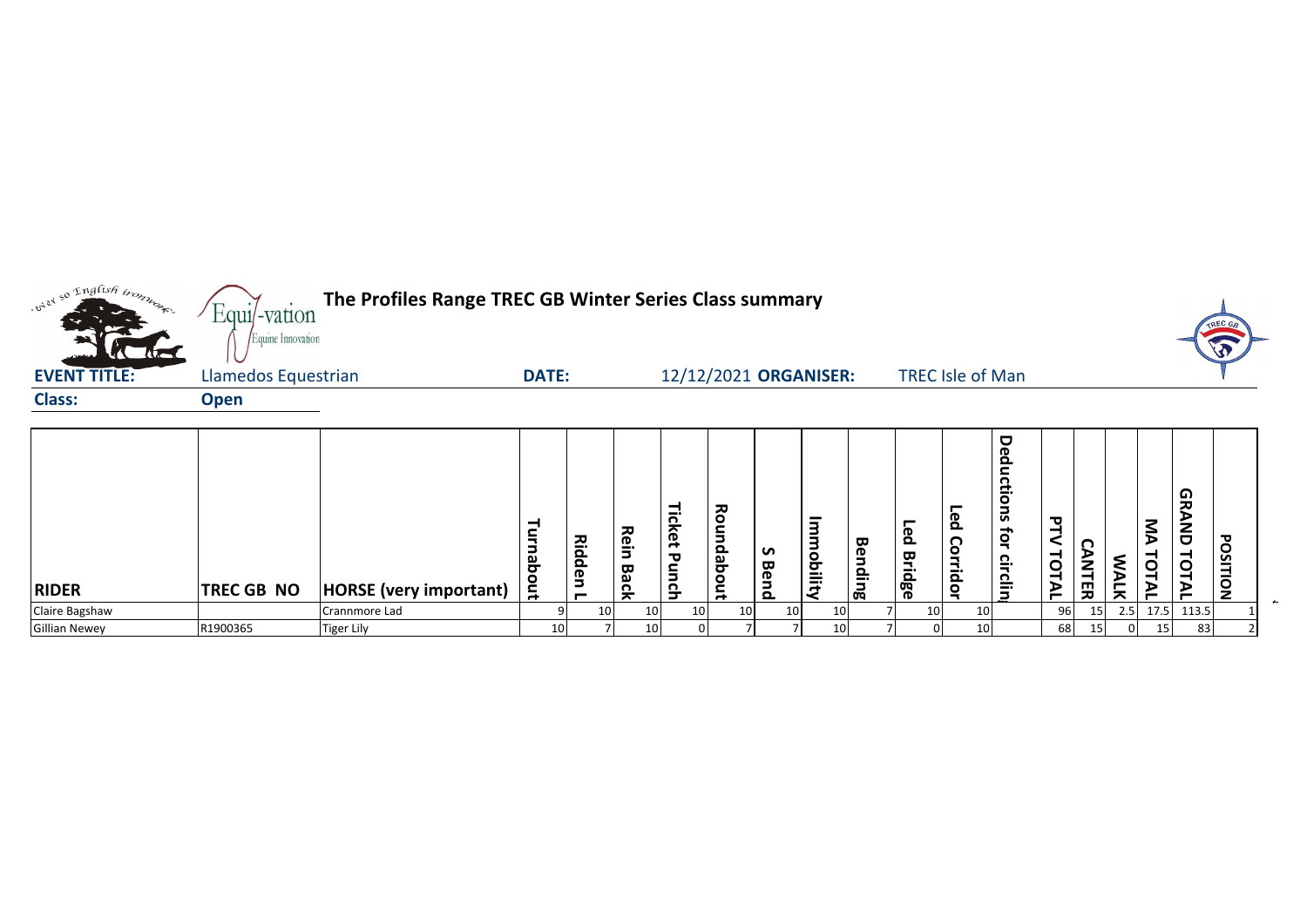| ord so English tromposed | Equi/-vation<br>Equine Innovation | The Profiles Range TREC GB Winter Series Class summary |              |                 |              |                      |            |           |                       |             |                           |                         |                                                            |               |                   |             |                    |                            | TREC GB  |
|--------------------------|-----------------------------------|--------------------------------------------------------|--------------|-----------------|--------------|----------------------|------------|-----------|-----------------------|-------------|---------------------------|-------------------------|------------------------------------------------------------|---------------|-------------------|-------------|--------------------|----------------------------|----------|
| <b>EVENT TITLE:</b>      | Llamedos Equestrian               |                                                        | <b>DATE:</b> |                 |              |                      |            |           | 12/12/2021 ORGANISER: |             |                           | <b>TREC Isle of Man</b> |                                                            |               |                   |             |                    |                            |          |
| <b>Class:</b>            | <b>Open Intermediate</b>          |                                                        |              |                 |              |                      |            |           |                       |             |                           |                         |                                                            |               |                   |             |                    |                            |          |
| <b>RIDER</b>             | TREC GB NO                        | HORSE (very important)   트                             | ₹<br>ਠ       | <b>Ridden L</b> | Rein<br>Back | Ticket<br>᠊ᢦ<br>unch | Roundabout | S<br>Bend | Immobility            | Ben<br>ding | <u>e</u><br><b>Bridge</b> | Led<br>Corridor         | <b>Deduct</b><br>Ξ.<br>$\mathbf{S}$<br>S<br>ţor<br>circlin | ᢦ<br>TOT<br>≥ | n<br><b>ANTER</b> | <b>WALK</b> | $\sum$<br>ō<br>TАL | မ္ဘ<br><b>AND</b><br>TOTAL | POSITION |
| Claire Bagshaw           |                                   | Crannmore Lad                                          | 10           |                 | 10           | 10                   |            |           | 10                    | 10          | 10                        |                         | 10 <sub>1</sub>                                            | 91            |                   | 2.5         | 17.5               | 108.5                      |          |
| <b>Gillian Newey</b>     | R1900365                          | <b>Tiger Lily</b>                                      | 10           | 10              | 10           |                      |            |           |                       | 10          | 10                        |                         |                                                            | 68            |                   |             | 17                 | 85                         |          |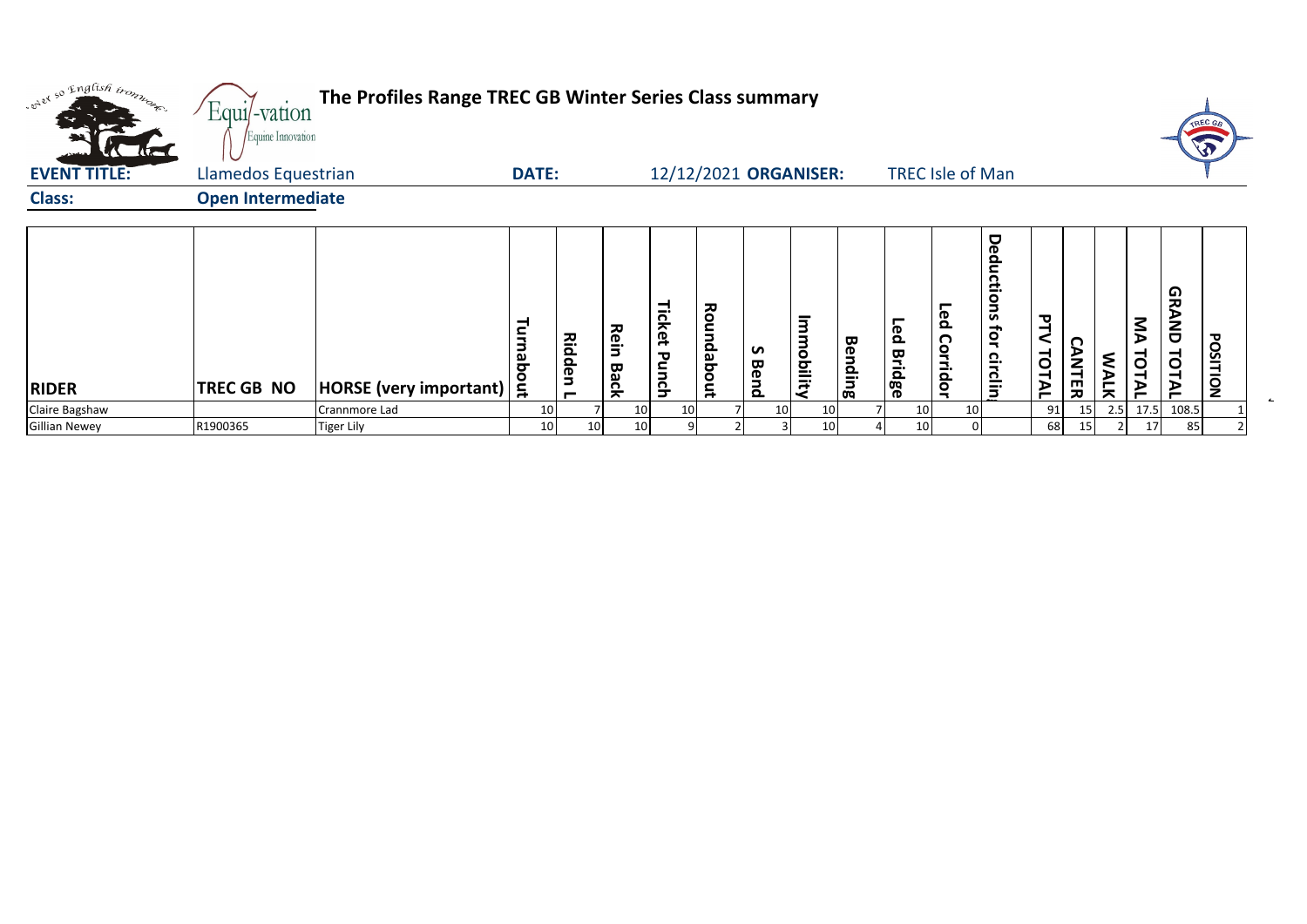|                     |                                                                 |                        |                    |                     |           |                  |                           |                                                        |                             |                          |                                                                     |                         |                        |             |             |                            | <b>REC G</b>        |
|---------------------|-----------------------------------------------------------------|------------------------|--------------------|---------------------|-----------|------------------|---------------------------|--------------------------------------------------------|-----------------------------|--------------------------|---------------------------------------------------------------------|-------------------------|------------------------|-------------|-------------|----------------------------|---------------------|
|                     |                                                                 |                        |                    |                     |           |                  |                           |                                                        |                             |                          |                                                                     |                         |                        |             |             |                            |                     |
| <b>Intermediate</b> |                                                                 |                        |                    |                     |           |                  |                           |                                                        |                             |                          |                                                                     |                         |                        |             |             |                            |                     |
| <b>TREC GB NO</b>   | Turnab<br>Ĕ,                                                    | Ridden<br>−            | Rein<br>Back       | Ticket<br>ᢦ<br>unch | Roundabou | S<br><b>Bend</b> | $\overline{3}$<br>mobilit | <b>Bending</b>                                         | Led<br><b>Bridge</b>        | ဥ<br>ငွ<br><b>rridor</b> | O<br>Ω<br>-<br>- 1<br>۰<br>Б<br>S<br>ţor<br>റ<br>-<br>$\frac{5}{5}$ | ᇃ<br>TOTAL              | n.<br><b>ANTE</b><br>ᅎ | <b>MALK</b> | ŠД<br>TOTAL | မ္ဘ<br><b>AND</b><br>TOTAI | POSITION            |
|                     |                                                                 |                        |                    |                     |           |                  |                           |                                                        |                             |                          |                                                                     |                         |                        |             |             |                            |                     |
|                     | Equi/-vation<br>Equine Innovation<br>Llamedos Equestrian<br>Del | HORSE (very important) | <b>DATE:</b><br>10 | 10                  |           | 10               |                           | The Profiles Range TREC GB Winter Series Class summary | 12/12/2021 ORGANISER:<br>10 |                          | 10 <sup>1</sup>                                                     | <b>TREC Isle of Man</b> |                        | 90          | 15          |                            | $9.5$ 24.5<br>114.5 |

 $\blacksquare$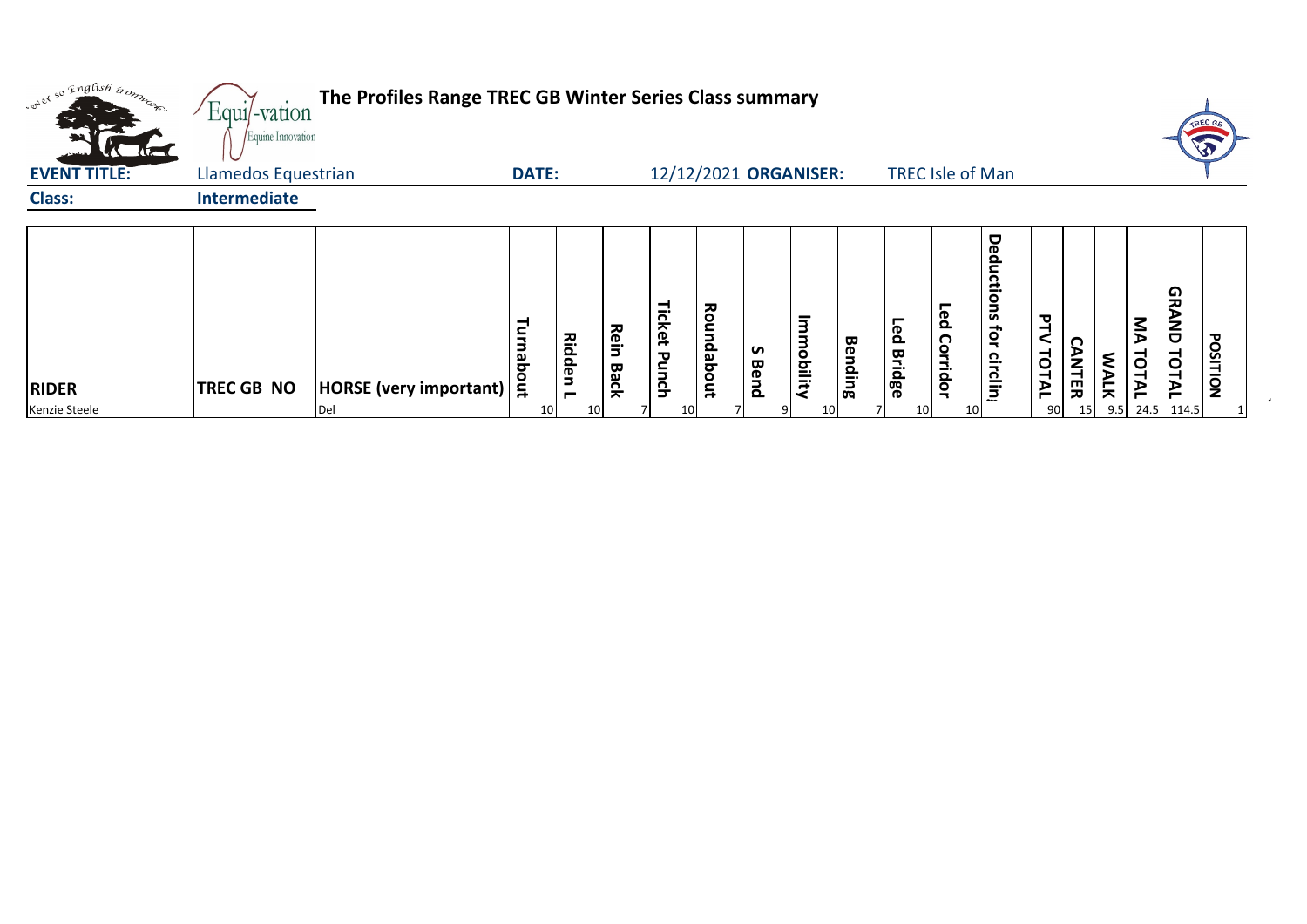| only so English trong         | Equi/-vation<br>Equine Innovation | The Profiles Range TREC GB Winter Series Class summary |              |                               |              |                 |                    |           |                                       |                |            |                         |                                          |                     |                   |        |                           | <b>TREC 6</b>                          |  |
|-------------------------------|-----------------------------------|--------------------------------------------------------|--------------|-------------------------------|--------------|-----------------|--------------------|-----------|---------------------------------------|----------------|------------|-------------------------|------------------------------------------|---------------------|-------------------|--------|---------------------------|----------------------------------------|--|
| <b>EVENT TITLE:</b>           | Llamedos Equestrian               |                                                        | <b>DATE:</b> |                               |              |                 |                    |           | 12/12/2021 ORGANISER:                 |                |            | <b>TREC Isle of Man</b> |                                          |                     |                   |        |                           |                                        |  |
| <b>Class:</b>                 | <b>Novice Horse</b>               |                                                        |              |                               |              |                 |                    |           |                                       |                |            |                         |                                          |                     |                   |        |                           |                                        |  |
| <b>RIDER</b>                  | TREC GB NO                        | <b>HORSE</b> (very important)                          | Turnabout    | 즈.<br>idden<br>$\blacksquare$ | Rein<br>Back | Ticket<br>Punch | ᅎ<br>gun<br>dabout | S<br>Bend | $\overline{3}$<br>mo<br><b>Dility</b> | <b>Bending</b> | Led Bridge | Feq<br>Corridor         | Deductions<br><b>ior</b><br>circlin<br>œ | <b>PTV</b><br>TOTAL | Ω<br><b>ANTER</b> | ξ<br>듯 | $\sum_{i=1}^{n}$<br>TOTAL | 0<br><b>IRAND</b><br>POSITION<br>TOTAL |  |
| Suzie Clague                  | B21-01749                         | Pembroke Double Diamond                                |              | 10                            | 10           |                 | 10                 | 10        | 10                                    |                | 10         |                         | 10                                       | 91                  | 15                |        | 20                        | 111                                    |  |
| Kenzie Steele<br>Helen Goldie |                                   | Del<br>Oreo                                            | 10<br>10     |                               | 10           | 10              |                    | 10        | 10<br>10                              |                | 10<br>10   |                         | 10 <sup>1</sup><br>10 <sup>1</sup>       | 87<br>81            | 9.5               | 4.5    | 14                        | 101<br>81                              |  |
| Jess Clague                   |                                   | India                                                  | 10           |                               | 10           | 10              |                    |           | $\Omega$                              |                | 10         |                         |                                          | 67                  |                   |        |                           | 67                                     |  |
| Charlotte Goldie              |                                   | Peggy                                                  | 0            |                               | 0            | 10              |                    |           | 10                                    |                | 10         |                         |                                          | 55                  |                   |        |                           | 55                                     |  |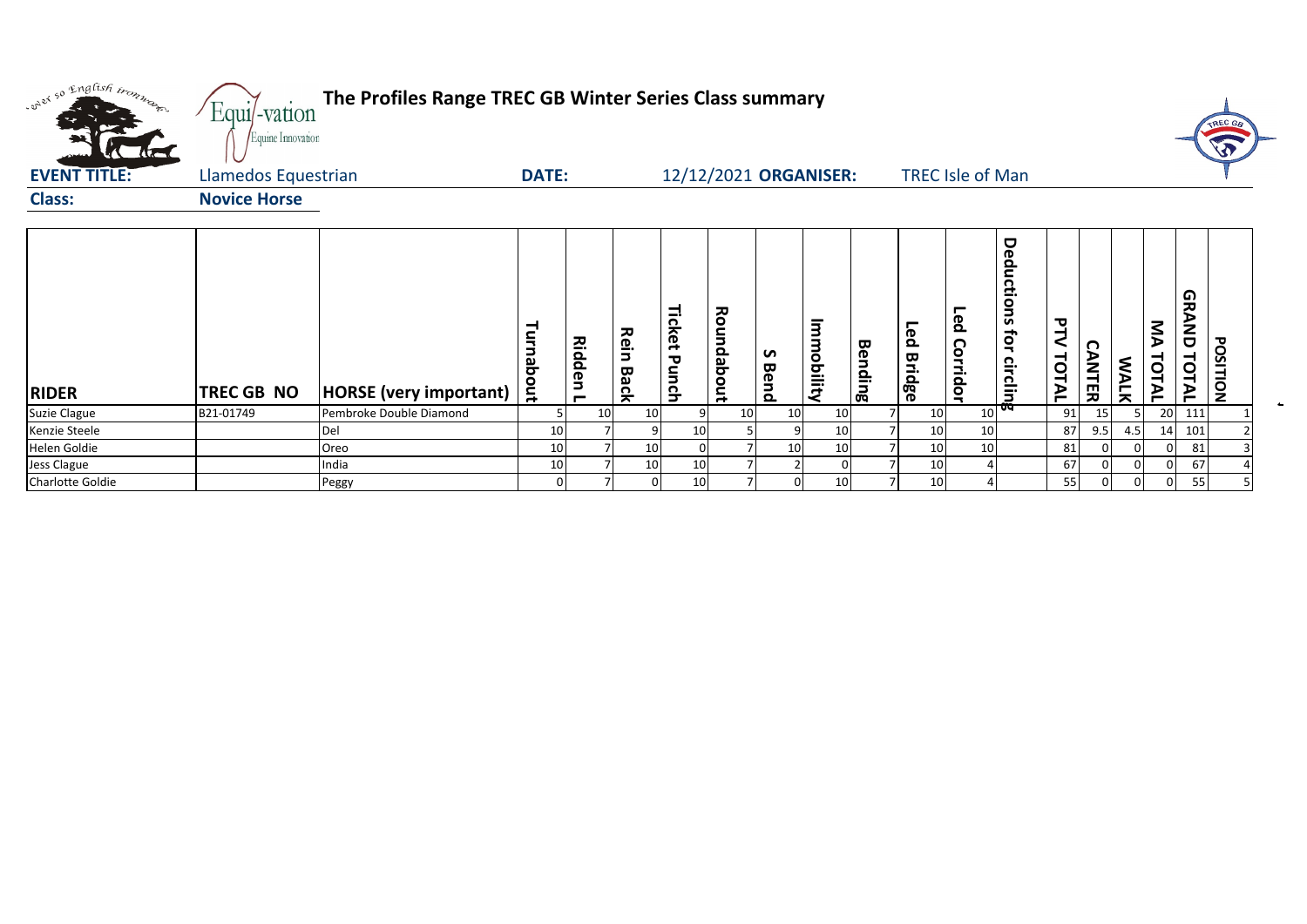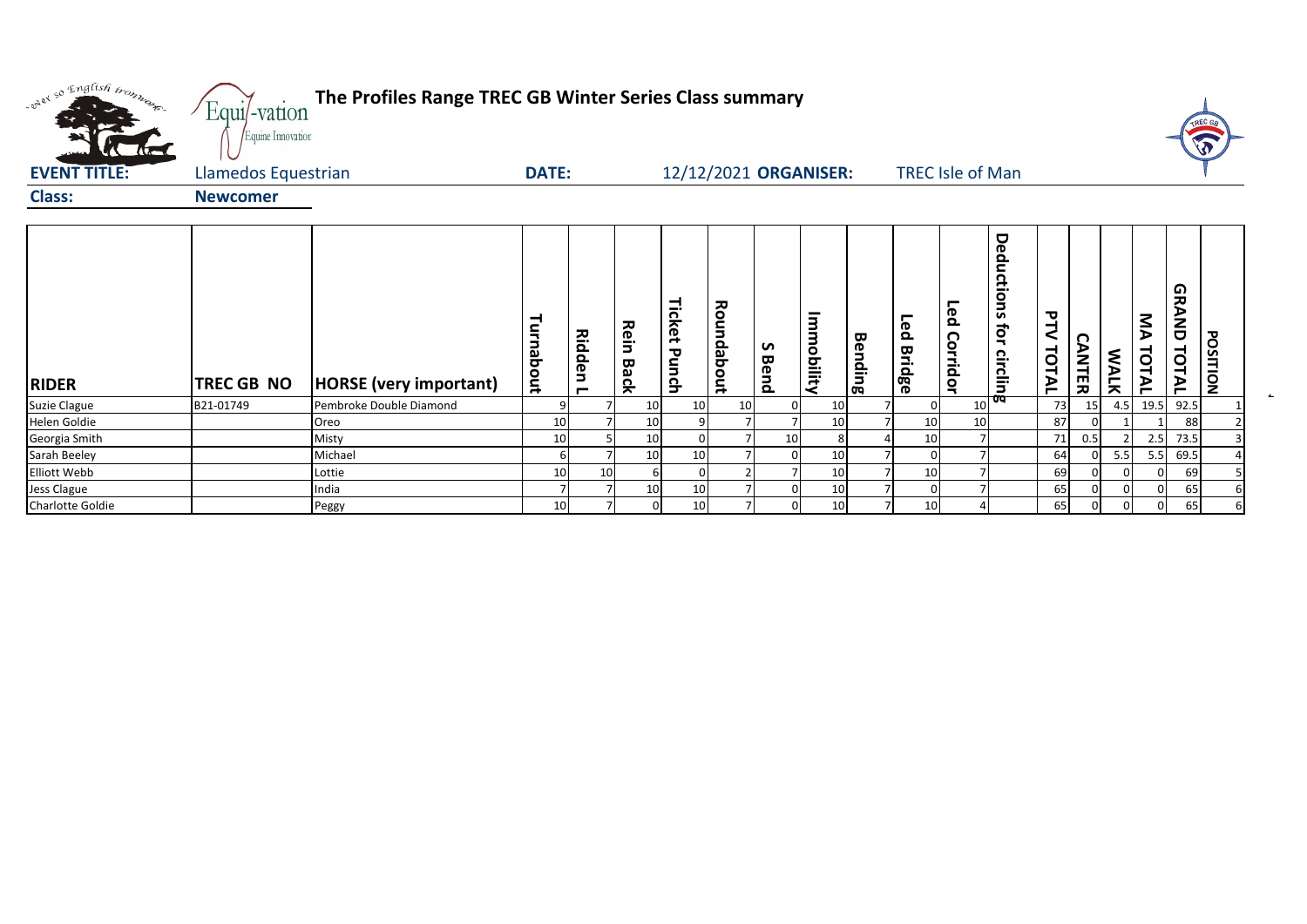| TREC GB                      |                     | <b>TREC GB Winter Series Class summary</b> |                 |                 |                                        |              |            |           |                                        |         |                            |                 |                                    |                           |                   |             |             | TREC G               |                 |
|------------------------------|---------------------|--------------------------------------------|-----------------|-----------------|----------------------------------------|--------------|------------|-----------|----------------------------------------|---------|----------------------------|-----------------|------------------------------------|---------------------------|-------------------|-------------|-------------|----------------------|-----------------|
| <b>EVENT TITLE:</b>          | Llamedos Equestrian |                                            | <b>DATE:</b>    |                 |                                        |              |            |           | 12/12/2021 ORGANISER:                  |         |                            |                 | <b>TREC Isle of Man</b>            |                           |                   |             |             |                      |                 |
| <b>Class:</b>                | <b>Starter</b>      |                                            |                 |                 |                                        |              |            |           |                                        |         |                            |                 |                                    |                           |                   |             |             |                      |                 |
| <b>RIDER</b><br>Elliott Webb | <b>TREC GB NO</b>   | <b>HORSE</b> (very important)<br>Lottie    | Turnabout<br>10 | Ridd<br>en<br>┍ | <b>Rein</b><br>Back<br>10 <sup>1</sup> | Ticket Punch | Roundabout | ှ<br>Bend | $\overline{3}$<br>З<br><b>udbility</b> | Bending | Led<br><b>Bridge</b><br>10 | Led<br>Corridor | Deductions<br>ţā<br><b>circlin</b> | <b>PTV</b><br>TOTAL<br>62 | n<br><b>ANTER</b> | <b>WALK</b> | ŠЯ<br>TOTAL | GRAND<br>TOTAL<br>62 | <b>POSITION</b> |
| Sarah Beeley                 |                     | Michael                                    | 0               |                 | 10 <sup>1</sup>                        | 10           |            | 0         | 10                                     |         | 5                          |                 |                                    | 53                        | 0                 |             | 01          | 53                   |                 |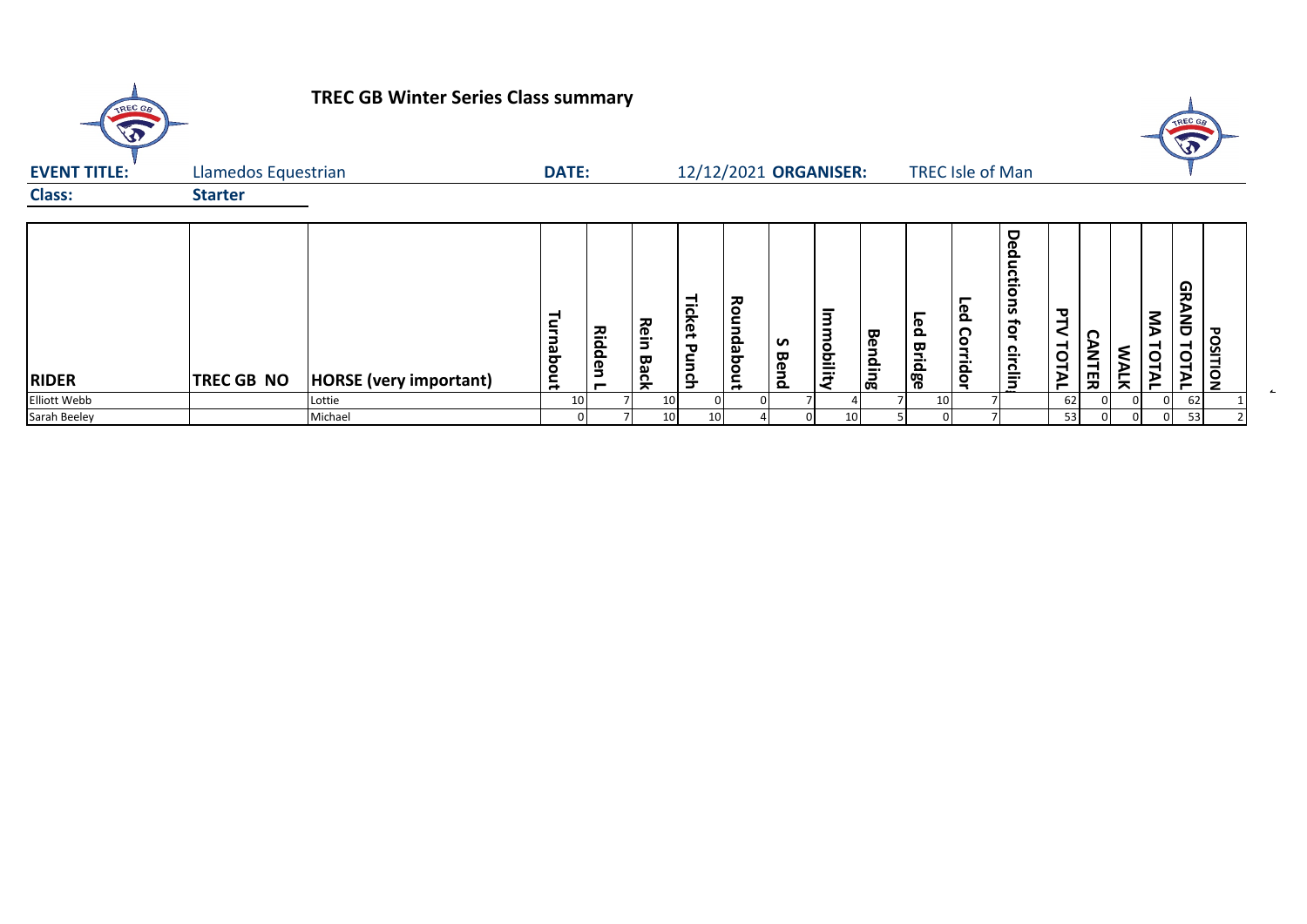| TREC GB                 |                     | <b>TREC GB Winter Series Class summary</b> |                  |                    |              |                        |            |           |                                  |                |                             |                         |                           |            |                      |             |                | TREC GA                    |                 |
|-------------------------|---------------------|--------------------------------------------|------------------|--------------------|--------------|------------------------|------------|-----------|----------------------------------|----------------|-----------------------------|-------------------------|---------------------------|------------|----------------------|-------------|----------------|----------------------------|-----------------|
| <b>EVENT TITLE:</b>     | Llamedos Equestrian |                                            | <b>DATE:</b>     |                    |              |                        |            |           | 12/12/2021 ORGANISER:            |                |                             | <b>TREC Isle of Man</b> |                           |            |                      |             |                |                            |                 |
| <b>Class:</b>           | <b>Lead Rein</b>    |                                            |                  |                    |              |                        |            |           |                                  |                |                             |                         |                           |            |                      |             |                |                            |                 |
| <b>RIDER</b>            | <b>TREC GB NO</b>   | <b>HORSE</b> (very important)              | <b>Furnabout</b> | <b>Ridden</b><br>− | Rein<br>Back | Ticket<br><b>Punch</b> | Roundabout | S<br>Bend | $\overline{3}$<br><b>obility</b> | <b>Bending</b> | <b>Fed</b><br><b>Bridge</b> | Led<br>Corridor         | Deductions<br>Ę<br>cirlin | ュ<br>TOTAL | n<br><b>ANT</b><br>띶 | <b>WALK</b> | ŠД<br>TOT<br>≥ | မ္ဘ<br><b>AND</b><br>TOTAL | <b>POSITION</b> |
| <b>Felicity Shimmin</b> |                     | Conrhenny Rapunzel                         |                  |                    |              | 10                     |            | 10        | 10 <sup>1</sup>                  |                | 10 <sup>1</sup>             |                         |                           | 76         |                      |             |                | 76                         |                 |
| Oshyn John              |                     | <b>Buttons</b>                             | 10               |                    | 10           | 10                     |            |           |                                  |                |                             |                         |                           | 75         |                      |             |                | 75                         |                 |